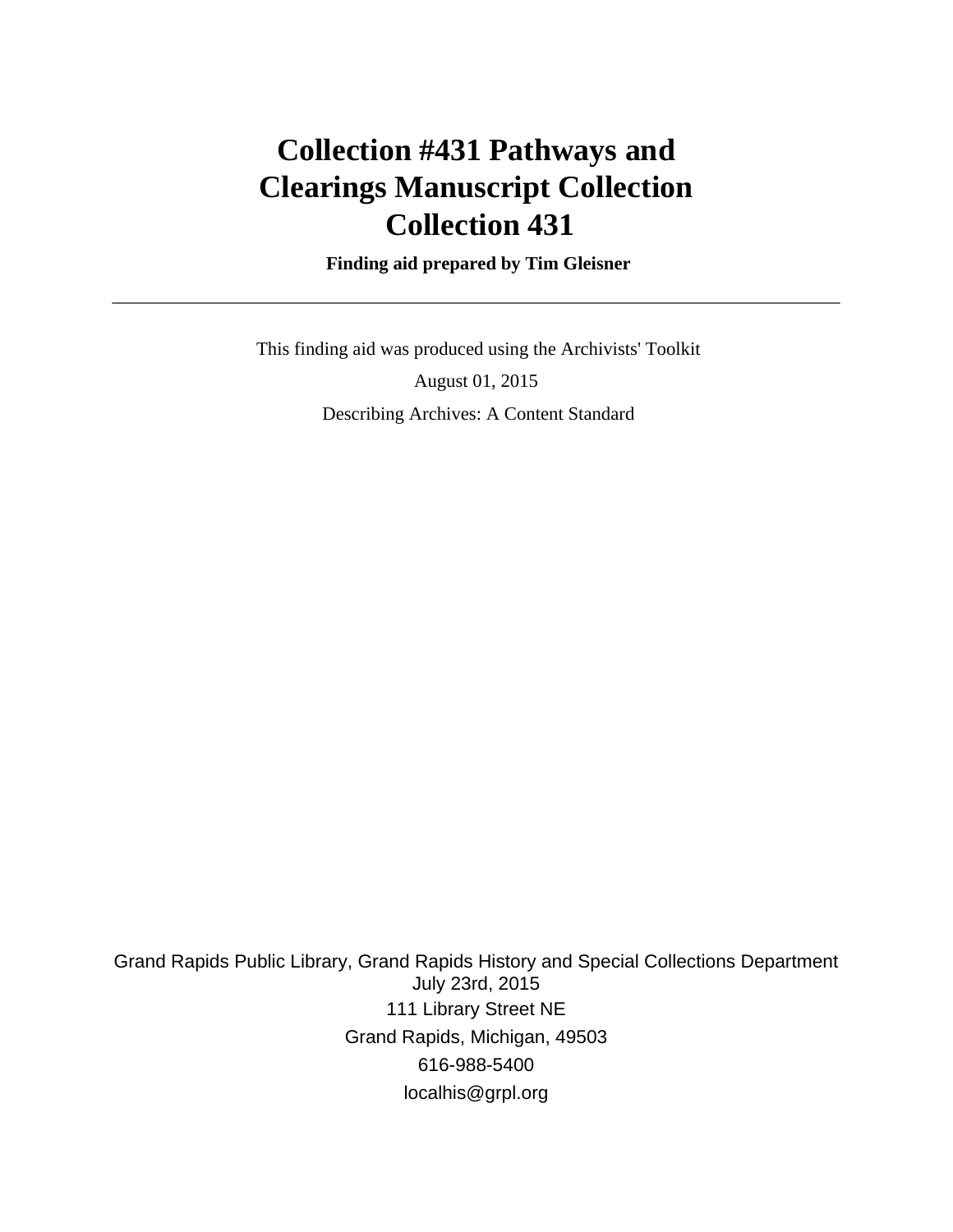### **Table of Contents**

l,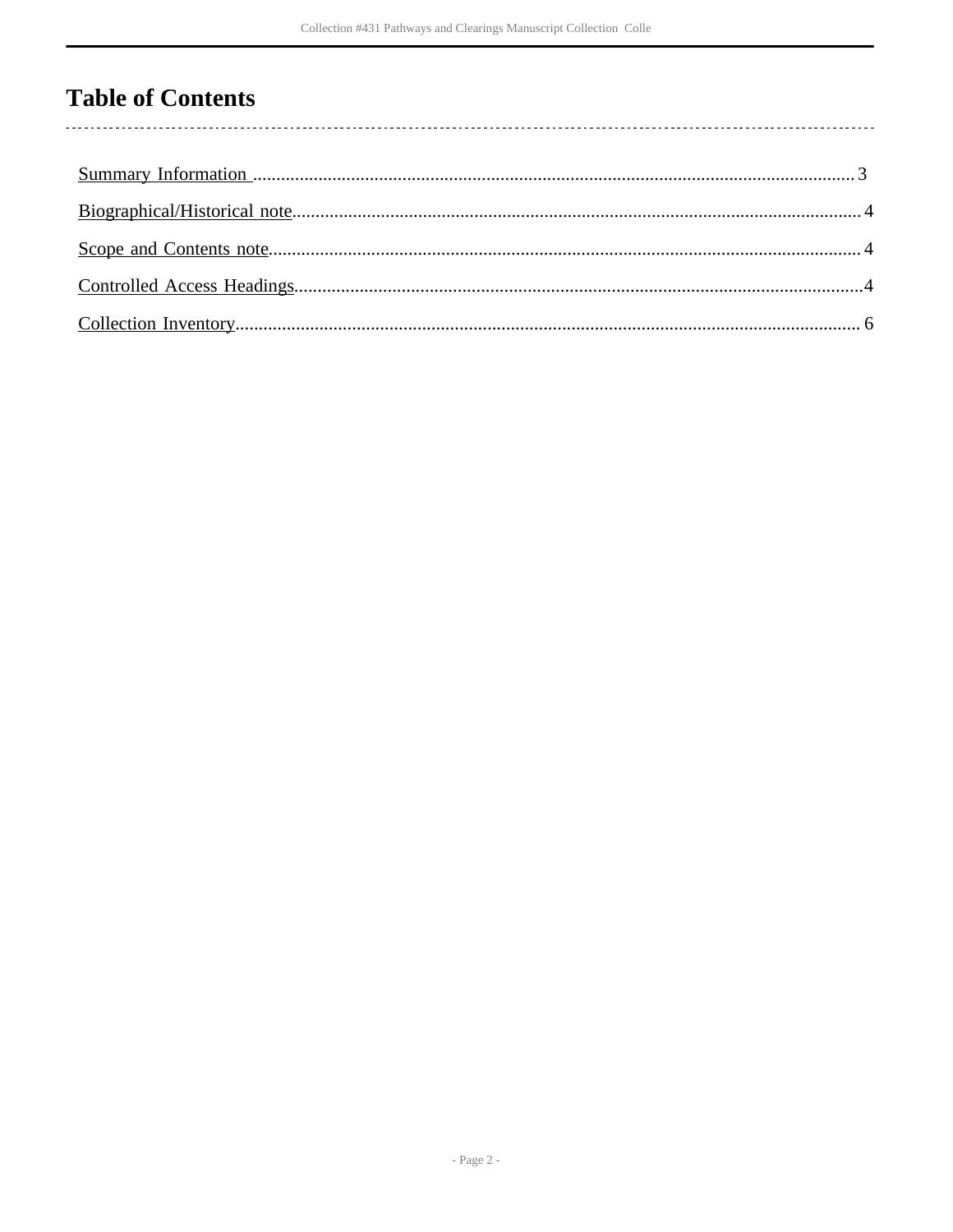## <span id="page-2-0"></span>**Summary Information**

| <b>Repository</b> | Grand Rapids Public Library, Grand Rapids History and Special<br><b>Collections Department</b> |
|-------------------|------------------------------------------------------------------------------------------------|
| <b>Title</b>      | Pathways and Clearings Manuscript Collection                                                   |
| Date [inclusive]  | 1979-1981                                                                                      |
| <b>Extent</b>     | 0.2 Linear feet                                                                                |
| Language          | English                                                                                        |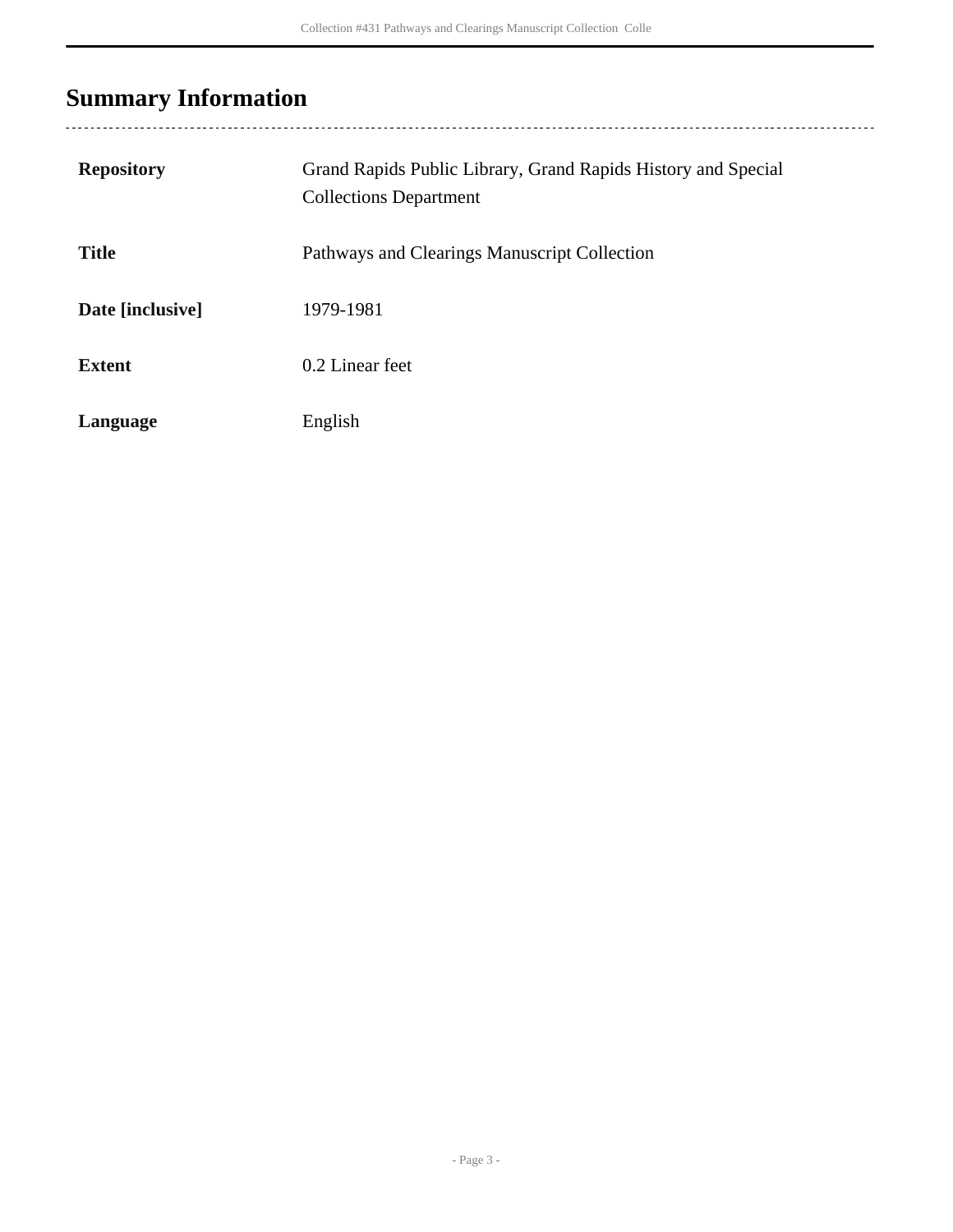### <span id="page-3-0"></span>**Biographical/Historical note**

The book Pathways and Clearings was published in 1981. The Pathways and Clearings project was a partnership between the Grand Rapids Public Museum, East Rotary Club and the Grand Rapids Public Library. The author of the work was Mary Ashman, a history student at Western Michigan University who was hired by the Public Museum to research life in early Kent County. This research was used to help build the Grand Rapids Public Museum's exhibit "People of the Grand". The book is the result of Ms. Ashman's research.

#### <span id="page-3-1"></span>**Scope and Contents note**

The materials contained within the Pathways and Clearings Collection consist of the compiled research for the book. Contained within these materials is all of the correspondence between the writer and the various partners on the project. The materials also include all of the photos of the research, which eventually would become the illustrations within the book Pathways and Clearings. There are also several rough drafts of the work and the final draft before it went to publication.

### **Administrative Information**

#### **Publication Information**

Grand Rapids Public Library, Grand Rapids History and Special Collections Department July 23rd, 2015

### <span id="page-3-2"></span>**Controlled Access Headings**

**Geographic Name(s)**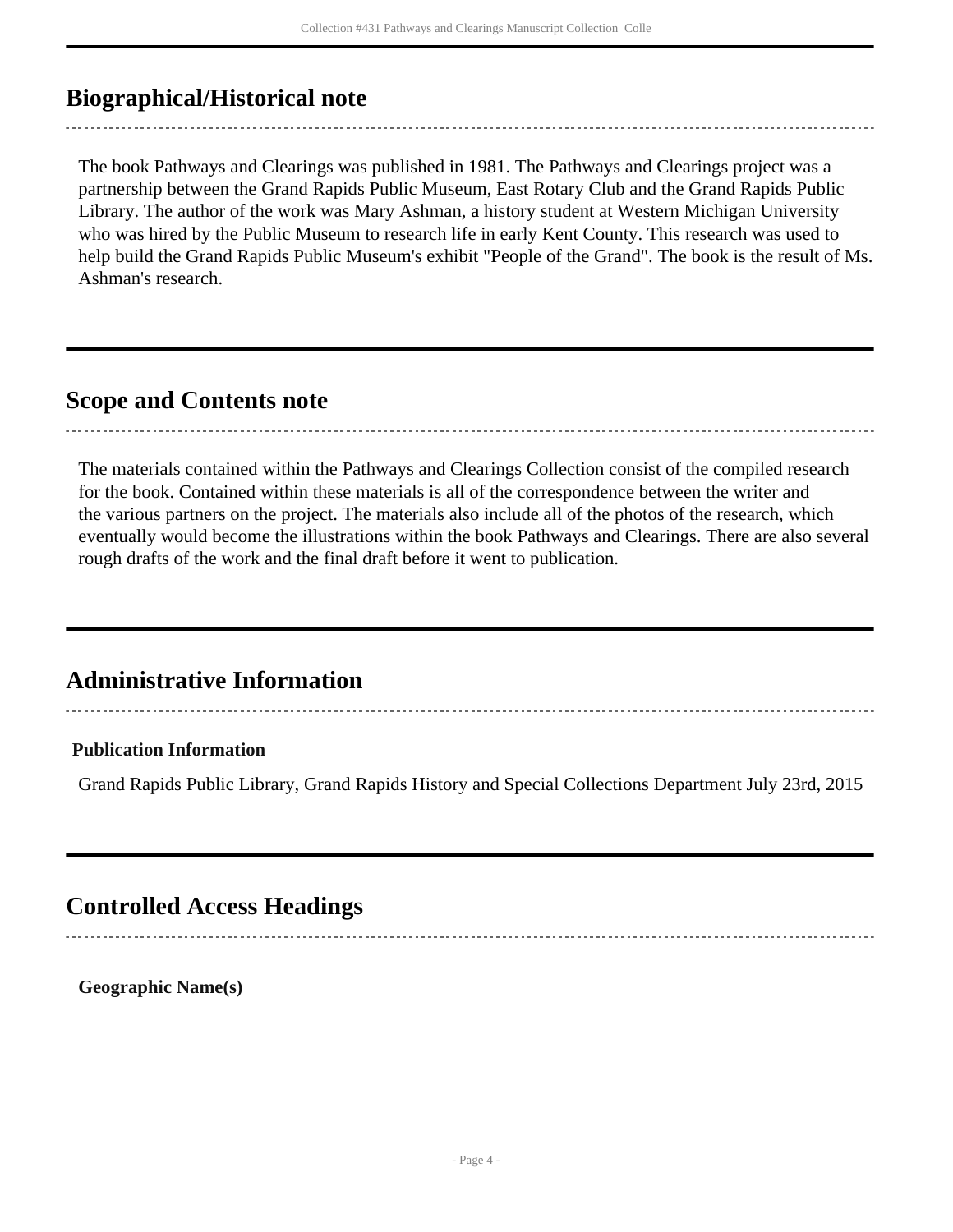• Grand Rapids (Mich.) -- History -- 19th Century

#### **Subject(s)**

- Frontier and pioneer life -- Michigan -- Kent County
- Publications -- Michigan -- Grand Rapids